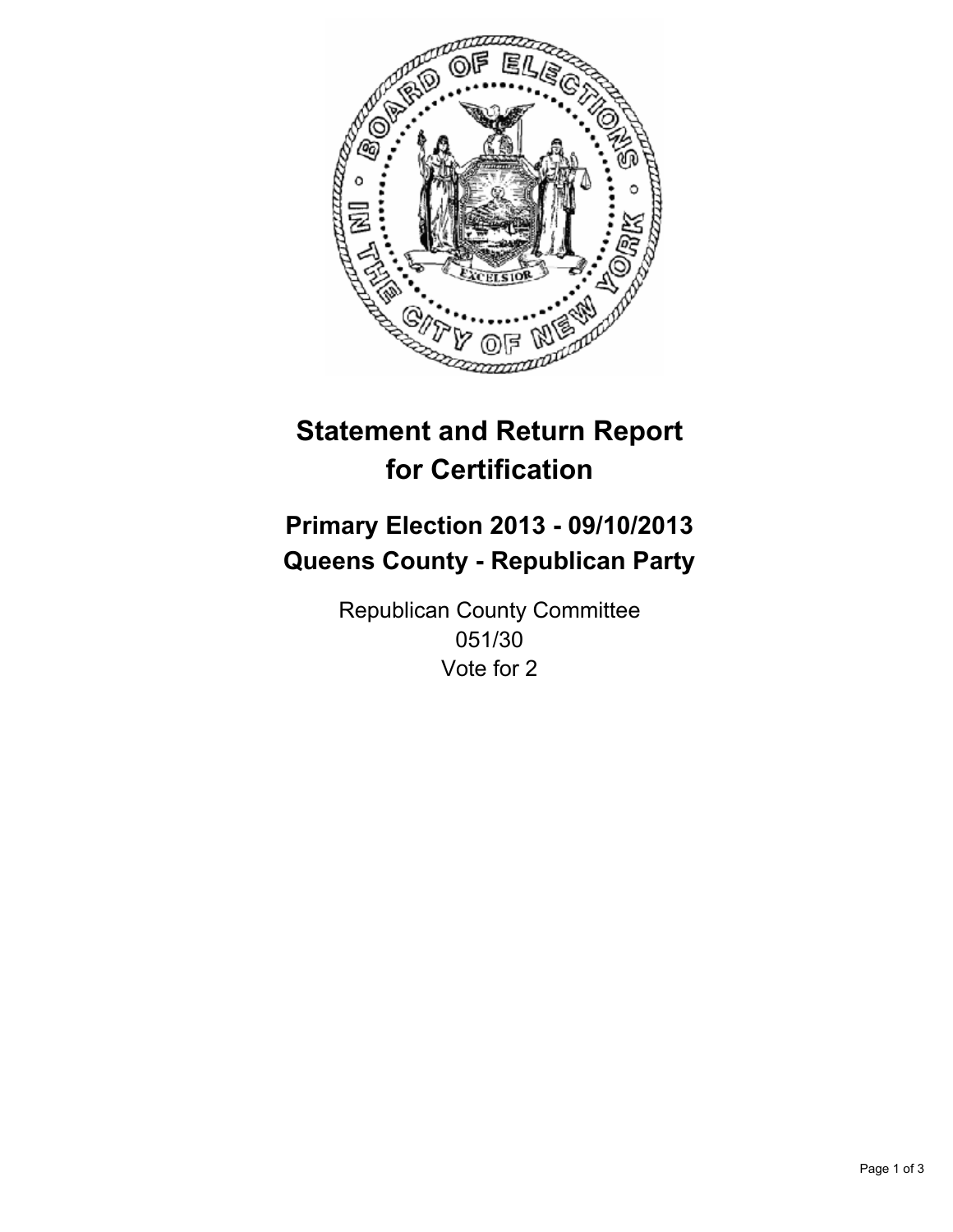

## **Assembly District 30**

| <b>EMERGENCY</b>     | 0  |
|----------------------|----|
| ABSENTEE/MILITARY    |    |
| <b>FEDERAL</b>       | 0  |
| SPECIAL PRESIDENTIAL | 0  |
| AFFIDAVIT            | 0  |
| <b>JOSEPH MAGNUS</b> | 12 |
| STANLEY NOWAK        |    |
| <b>MARY PEDOTA</b>   |    |
| <b>Total Votes</b>   | 26 |